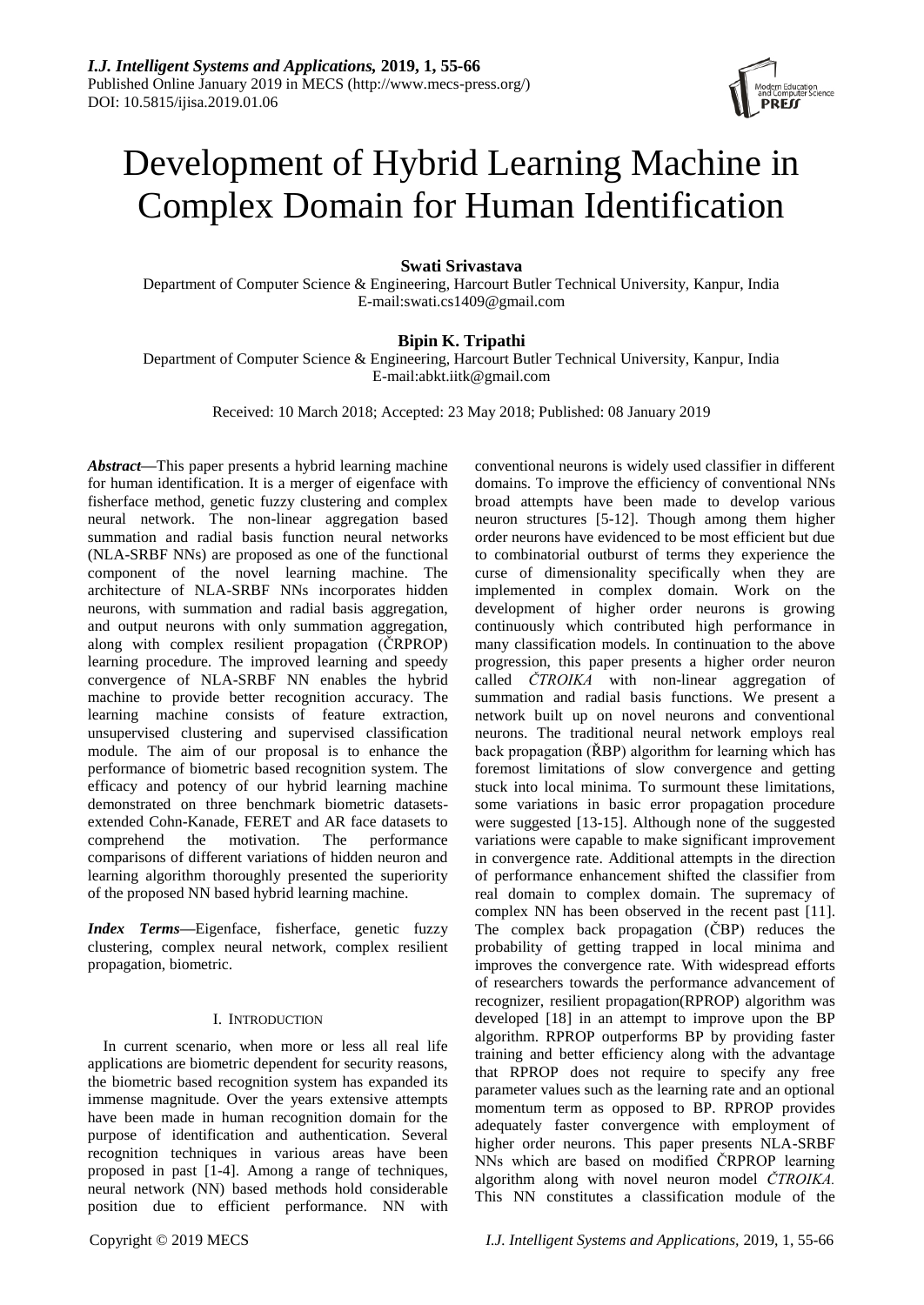proposed hybrid learning machine. Over the years, various researches have projected the significance of exploiting multiple computational intelligent techniques to develop a classification model which provides better recognition accuracy than conventional diminutive models. Various classification techniques in this sequence have brought forward by researchers [19, 20]. This paper presents a hybrid learning machine that comprises of statistical techniques incorporated with genetic fuzzy partitioning and proposed neural classifier.

Rest of the paper is organized as: Section II presents related work. Section III elaborates the proposed hybrid learning machine. Section IV is devoted to the performance evaluation of the new learning machine along with the performance comparisons with other classifiers. Finally, we conclude the paper in Section V.

#### II. RELATED WORK

Over the years various recognition methods have been proposed such as geometric feature based methods [1,2], template based methods [1], correlation based methods [1], support vector machine approach [1,3], NN based methods [1,4]. NN based recognition and classification techniques are widely applicable and therefore became the preferred area of researchers. NN with conventional neurons are not efficient to recognize the images acquired in real situations. To improve the efficiency of NNs broad attempts have been made to develop higher order neuron structures. These attempts contributes pi-sigma [5, 6], second order neurons [7], generalized neurons [8, 9] and other higher order neurons [10-12]. Among them higher order neurons have verified to be the most efficient Moreover, the conventional NN employs BP algorithm for training of the network. BP is less accurate with slow convergence rate and therefore not cope up with the images possessing wide variations in facial expressions, illumination conditions, emotions and pose. To improve the performance of BP, some variations in basic error propagation procedure were suggested like addition of momentum term [13], modified error function [14], and Quick Prop [15]. But none of these variations contribute significant improvement in BP. Further, BP provides improved results in complex domain [16, 17] but still needs an improvement. RPROP learning algorithm [18] has developed to additionally improve the training of the neural network which in turn provides better recognition accuracy. This local gradient based adaptation technique is dependent on the sign of partial derivative of error function on weight update rather than the size of the derivative. A variety of recognition methods with multiple machine intelligent techniques have been developed such as probabilistic neural network with adjustable fuzzy clustering [19], PCA-LDA with polynomial Radial Basis Function (RBF) neural network [20]. The aim of all such fusions is to enhance the performance of recognition system. This work presents a hybrid model which is an amalgamation of eigenface method, fisherface method, fuzzy distribution with evolutionary computation and proposed neural classifier.

The proposed neural classifier is built up on proposed novel neurons, conventional neurons and ČRPROP learning algorithm.

## III. HYBRID LEARNING MACHINE (HLM): THE PROPOSED **RECOGNIZER**

This paper presents a hybrid learning machine which can perform face recognition with the proposed classifier. First, the eigenface method in combination with fisherfaces extract the features of database images. Each class is then represented by the average image which is obtained by calculating the mean of training images of the respective class. Input classes are clustered optimally by means of genetic fuzzy partitioning. The outcome of unsupervised clustering act as the input-output mapping for the classification segment. The novel classifier incorporates hidden layer which consists of proposed complex neurons *ČTROIKA* and output layer which consists of complex conventional neurons. The ČRPROP learning algorithm is employed to train the network. Then the trained network perform classification of test patterns. The aim of our learning machine is to improve the performance of biometric based identification and recognition system. The proposed learning machine includes following steps:

- Feature extraction
- Unsupervised Genetic Fuzzy Clustering
- Supervised Classification through NLA-SRBF NNs

#### *A. Feature extraction*

The performance of any image recognition system profoundly depends upon the choice of features of image to be processed. The first and foremost step of a recognition system is to pre-process the input images by extracting noteworthy features which are able to define the original image with all significant features. Eigenface paradigm [21,22] is one of the popular technique to mine such features which represents the image with reduced data which contains only representative information. Eigenfaces does not consider the classification aspect as it is based on optimal representation criterion. To improve the standalone classification performance of eigenfaces, it is further needed to combine with some discrimination criterion. Discriminant eigenface paradigm [22] is widely used discrimination criterion which overcomes the limitations of eigenfaces while retaining the idea of projection from high dimensional feature space to extensively lower dimensional feature space. To extract the desired features of input dataset, eigenface pursued by fisherface method is used in our proposal. Let an  $a \times a$  image is represented as a linear vector  $I_i$  of size

 $a^2$ . Let *P* be the total number of images in the dataset and *Q* be the number of input classes with *s* images in each class.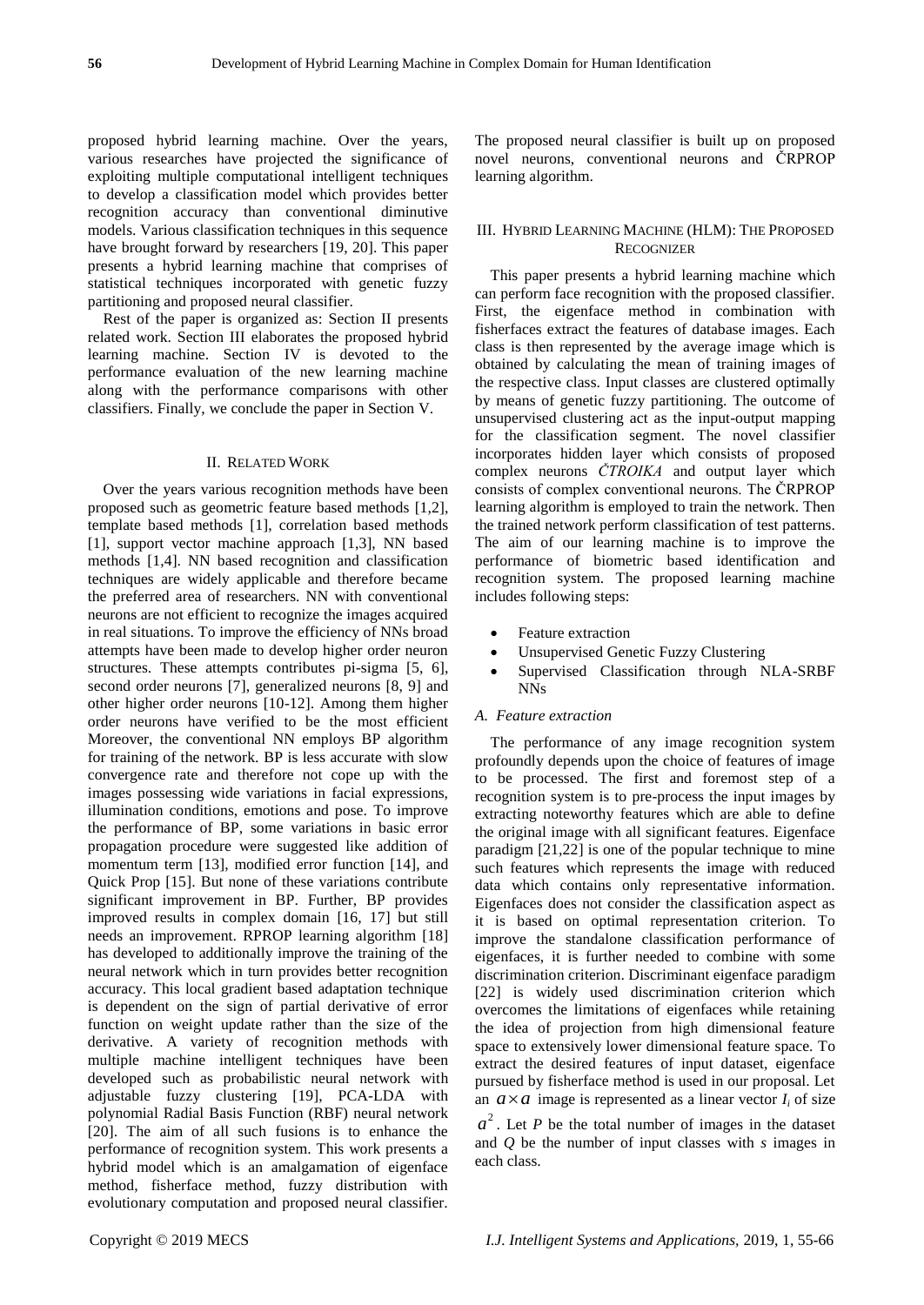## *B. Unsupervised Genetic Fuzzy Clustering*

This is the intermediate step of the proposed learning machine in order to get the desired output for supervised classification. Once dataset images in lower dimensional feature space are obtained, average image of each class is calculated for training by considering  $q$  ( $q \lt s$ ) images of each class. Let *X* be the feature vector of average images of *Q* input classes and *U* be the fuzzy distribution of *Q* classes among C clusters which is obtained by fuzzy-cmeans clustering algorithm. The impartial product of fuzzy algorithm is not sufficient to obtain the optimal distribution.

#### *Algorithm for feature extraction*

1. Accumulate the database images in a matrix  $I$   $(a^2 \times P)$  and find the adjusted data matrix,  $\theta = I - I_{mean}$ 

2. Determine the covariance matrix,  $\chi = \theta \times \theta^T$  where  $\theta^T$  is the

transpose of  $\theta$ . The dimensions of  $\chi$  will be  $a^2 \times a^2$ .

3. Compute the eigenvectors and eigenvalues of  $\chi$ .

4. Select *v* eigenvectors  $F = \{F_1, F_2, ..., F_v\}$  corresponding to *v* largest eigenvalues.

5. Eigenface based features  $G$  can be obtained by projecting  $\theta$ onto Eigenface space *F*,  $G = F^T \times \theta$ .

6. Since *G* does not contain any class discrimination information but only reduces dimensions, apply the Fisherface method to  $G = \{G_1, G_2, ..., G_p\}$  in order to find an optimal subspace for classification.

7. Determine between-class scatter matrix and within-class scatter

matrix[22] respectively as:  
\n
$$
S_{\text{best}} = \sum_{i=1}^{Q} s \times \left[ \left( \sum_{j=1}^{s} G_j^{i} / s \right) - G_{\text{mean}} \right] \times \left[ \left( \sum_{j=1}^{s} G_j^{i} / s \right) - G_{\text{mean}} \right]^{T}
$$
\nand\n
$$
S_{\text{with}} = \sum_{i=1}^{Q} \sum_{j=1}^{s} \left[ G_j - \left( G_j^{i} / s \right) \right] \times \left[ G_j - \left( G_j^{i} / s \right) \right]^{T}
$$

8. Determine the optimal subspace *H* by selecting the generalized eigenvectors corresponding to the  $Q-1$  largest generalized eigenvalues  $\beta_i$ by solving  $S_{\text{bot}} G_i = \beta_i S_{\text{with}} G_i$ where  $i = 1, 2, ..., Q - 1$ .

9.Discriminant eigenface based features *D* can be obtained by projecting eigenfaces *G* onto optimal subspace *H*,  $D = H^T \times G$ . Matrix  $D$  (size  $P \times (Q-1)$ ) represents the database images in the desired lower dimensional feature space.

The reason behind is for the same dataset it gives dissimilar partitions in different runs. In order to obtain the optimized partition, the above obtained partitions are processed based on the criteria of survival of the fittest [23], and the partition with highest fitness value [24] return the optimized one. This distribution will act as initial fuzzy partition for the next generation. The process continues till the difference of two consecutive generations is less than or equal to pre-defined threshold ρ. The required optimal distribution is the partition of the last generation which further go through defuzzification. Let  $\Omega$  be the maximum number of classes that are allowed to be in a cluster. The cluster allocation matrix (size  $C \times \Omega$ ) is the desired output for the classifier which is trained accordingly to classify the test images.

#### *Algorithm for unsupervised clustering*

1. Calculate the mean vector for all *Q* classes using *q* training images of each class from matrix D as:  $x_j = -\frac{1}{q} \left( \sum_{k=1}^{\infty} \right)$  $1\left(\frac{q}{2}\right)$  $x_j = -\frac{1}{q} \left( \sum_{k=1} x_{k_j} \right)$  $=\frac{1}{q}\left(\sum_{k=1}^{q}x_{kj}\right)$ , where  $1 \le j \le Q$  and the array of average image of input classes is given as  $X = \{x_1, x_2, ..., x_n\}$ . 2. Initialize *g*=*1*; repeat for *g* generations until  $||U^{(g+1)} - U^g|| \le \rho$ (for *g>*1) *i.* repeat for *run=1:r* (a) For  $g=1$ , initialize fuzzy partition matrix  $U$  of size  $C \times Q$ . The initial population  $U = \begin{bmatrix} u_{ij} \end{bmatrix}$  is randomly initialized such that  $u_{ij} \in [0,1]$ , where  $1 \le i \le C$  and  $1 \leq i \leq Q$ . (b) Update *U* by recursively minimizing the objective function  $J = \sum_{i=1}^{n} \sum_{j=1}^{n}$ *C Q*  $J = \sum_{i=1}^{C} \sum_{j=1}^{Q} u_{ij}^{\;\;\;\tau} \delta_{ij}^{\;\;\tau}$  $=\sum_{i=1}^{n}\sum_{j=1}^{n}u_{ij} \delta_{ij}$  which includes the update process of membership function and cluster centers respectively as  $u_{ii} = \delta_i^{\frac{-2}{r-1}} \left( \sum_{i=1}^{n} a_i \right)$ 1  $u_{ij} = \delta_{ij}^{\frac{-2}{r-1}} / \sum_{k}^{C} \delta_{kj}$ *k* Ξ and 1 1 *Q Q*  $c_i = \sum_{j=1}^{Q} u_{ij} \left( \sum_{j=1}^{r} u_{ij} \right)^T$  $=\sum_{j=1}u_{ij}$   $\overline{x_j}\Big/\sum_{j=1}u_j$ where  $1 \qquad \qquad \mathcal{N}^{^{-1}}$ 1 *Q*  $\delta_{ij} = \left(\sum_{p=1}^{Q-1} \left\|x_{jp} - c_{ip}\right\|^r\right)^{\gamma}$  $-1$   $\gamma$ E  $=\left(\sum_{p=1}^{Q-1} \left\|x_{jp} - c_{ip}\right\|^p\right)^{\gamma}$  is the distance of  $j^{\text{th}}$ class from  $i^{th}$  cluster,  $\gamma \in [1, \infty)$  is the *generalization* parameter,  $1 \le i \le C$ ,  $1 \le j \le Q$  and  $\tau \in (1, \infty)$  is fuzzifier. (c) Terminate the loop if  $||J(u,c)^{(t+1)} - J(u,c)^{t}|| < \theta$ for  $t > 1$ , where *t* reflects iteration and  $\theta$  is predefined threshold. (d) Save *U* for the current run. (e) *run=run+1; ii.* Find the fitness value for *r* obtained partitions  $\{U_{(0)}, U_{(1)}, ..., U_{(r)}\}$ following fitness function[24]: min 1 *j*=1  $f = \frac{Q}{C}$ ∠∠″*ij*<br>*i*=l *j*=l  $Q \times d$  $\sum_{i=1}^n \sum_{j=1}^n u_{ij}^T d$  $=\frac{Q\times}{Q}$  $\sum\!sum$ where  $d = \sum_{i=1}^{C} \sum_{i=1}^{Q} ||\overline{x_i} - c_i||^2$ 1 1 *C Q*  $d = \sum_{i=1}^n \sum_{j=1}^n |x_j - c_i|$  *iii*. Select the population with the highest fitness value from step 2(*ii*). *iv*. Now the above obtained partition will act as initial population for the next generation*, g=g+1.* 3. The fuzzy distribution obtained for the last generation is

referred to as optimal fuzzy distribution  $U^{(opt)}$ .

4. Now defuzzify the  $U^{(opt)}$  to obtain the cluster allocation matrix  $(\varsigma)$  of size  $C \times \Omega$ . In  $U^{(opt)}$ , we arrange all the classes in a cluster according to the degree of membership in descending order and obtain  $\zeta$  by selecting top membership rank elements equal to  $\Omega$ ,

# $\zeta \leftarrow U^{(opt)}(1:C,1:\Omega)$  where  $\Omega < Q$ .

## *C. Supervised Classification through NLA-SRBF NNs*

The proposed classifier learn the inputs according to the cluster allocation matrix  $\zeta$  obtained from the unsupervised genetic fuzzy partitioning. In this paper, conventional neuron means the neuron with only summation aggregation and is referred to as Multi Layer Perceptron (MLP). MLP based network refers to the network which consists of conventional neurons both in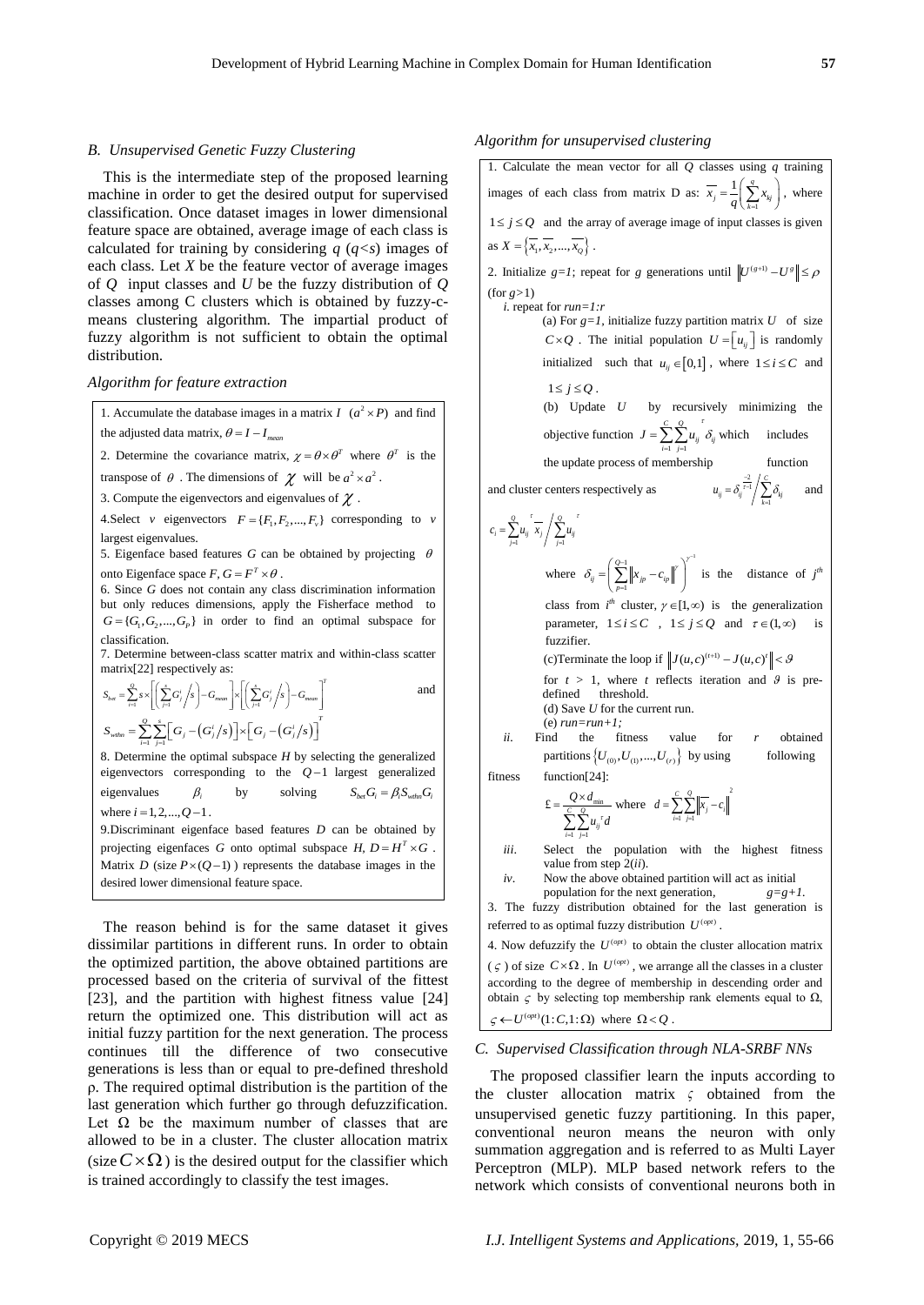its hidden as well as output layer. The proposed NLA-SRBF NN refers to the network which consists of novel *ČTROIKA* neurons in the hidden layer and complex conventional neurons in the output layer with the employment of ČRPROP learning algorithm. *ČTROIKA*  is proposed as a neuron with summation and radial basis aggregation functions along with their compensatory product. The novelty in the aggregation function of the proposed neuron is to take advantage of the virtues of perceptron and radial basis processing. The sub-functions summation and radial basis are integrated non linearly  $(Q)$  in the desired proportion  $(\lambda : \psi)$  in the proposed neuron model. The imprecision involved is taken care by the compensatory parameters  $\lambda$  and  $\psi$  which lay down the summation and radial basis contributions respectively.

# *a. Learning rules for ČTROIKA based classifier ( NLA-SRBF NN )*

This subsection presents the weight update equations of the proposed classifier for both ČBP and ČRPROP learning algorithms. A multilayer network NLA-SRBF is build with new neuron model and conventional neurons. Such a network is associated to each cluster. Consider a frequently used three layer structure  $\{L-M-N\}(C)$  where first layer has *L=Q-1* inputs, second layer has *M* proposed complex neurons *ČTROIKA*, third layer consists of *N=Ω* complex conventional neurons and *C* is number of clusters which reflect the number of associated networks. Complex proposed neuron *ČTROIKA* is computational efficient which ensures improved convergence speed and prediction precision of the proposed complex neural classifier. Here, all inputs and weights are considered to be complex numbers. An imaginary component of complex is added to the mean feature vector  $(X)$  of input classes which is considered to be the training set for this classifier. Thus, the training patterns are complex-valued where the imaginary part is negligible in comparison to the real counterpart. The complex input for the complex-valued network is  $X = X + i \times .001$ , where *i* is an imaginary unity. Conventionally,  $W_{lm}$  represents the weight from  $l^{th}$  neuron to  $m^{th}$  neuron. Let input vector be  $Z = \{z_1, z_2, ... z_L\}$ ,  $W^S_{m} = \left\{ w^S_{1m}, w^S_{2m}, ..., w^S_{Lm} \right\}$  be the weights from inputs to the summation part of  $m<sup>th</sup>$  proposed complex neuron and  $W^{rb}$   $_m = \begin{cases} w^{rb} & m^r \text{ proposed } \\ w^{rb} & m \end{cases}$  *w*<sup>rb</sup>  $_{2m},...,w^{rb}$   $_{Lm}$  *M*  $= \langle w^{rD} \, w^{rD} \, \ldots, w^{rD} \, \ldots \rangle$  be the weights from inputs to the radial basis part of  $m<sup>th</sup>$  neuron. Let  $W_0 = \langle w_{01}, w_{02}, ..., w_{0M} \rangle$  be the bias weight vector and  $z_{m0} = 1 + i \times 0.001$  be the bias input for *M* complex *ČTROIKA* neurons in the hidden layer. Let  $W_n = \{w_{1n}, w_{2n}, ..., w_{Mn}\}\)$  be the weight vector of hidden neurons to  $n^{th}$  output neuron,  $B_0 = \left\{ b_{01}, b_{02},..., b_{0N} \right\}$  be the bias weight

vector and  $z_{n0} = 1 + i \times 0.001$  be the bias input for *N* complex conventional neurons in the output layer. If  $h \odot y = 1 + h + y + h \times y$ , then the proposed *ČTROIKA* neuron is defined is define<br> $\begin{pmatrix} 1 & 0 & 0 \\ 0 & 0 & 0 \end{pmatrix}$  is  $\begin{pmatrix} 1 & 0 & 0 \\ 0 & 0 & 0 \end{pmatrix}$  in the

$$
\text{as } Y = f_{\Phi} \left( \lambda \times W^{S} \times Z^{T} \odot \psi \times \exp \left( -\left\| Z - W^{rb} \right\|^{2} \right) \right) \text{ where}
$$

 $f_{\Phi}$  is complex-valued non-linear activation function whose derivative is represented as  $f_{\Phi}$ <sup>'</sup> and

$$
\left\|Z - W^{rb}\right\|^2 = \left(Z - W^{rb}\right) \times \left(Z - W^{rb}\right)^{\dagger}
$$
 Here,

superscripts † and T represents the complex conjugate and transpose respectively,  $\Re$  and  $\xi$  represents the real and imaginary components of complex correspondingly. Let  $V_m = \Re(V_m) + i\xi(V_m)$  be the net potential of  $m<sup>th</sup>$ *ČTROIKA* neuron in hidden layer, then by the definition of  $\odot$  operation:

$$
V_m = w_{0m} z_{m0} + V_{m1} + V_{m2} + V_{m1} V_{m2}
$$
  
where  $V_{m1} = \lambda_m W^S_{m2} Z^T$   
and  $V_{m2} = \psi_m \exp\left(-\left\|Z - W^{\prime \prime} \frac{dv}{w}\right\|^2\right)$ 

The output of  $m^{th}$   $\text{CTROIKA}$  neuron can be expressed as  $Y_n = f_{\Phi}(V_n) = \Re(Y_n) + i\xi(Y_n)$ . The net potential and output of  $n^{th}$  complex conventional neuron in output layer respectively can be given by:

$$
V_n = \Re(V_n) + i\xi(V_n)
$$
  

$$
V_n = \sum_{m=1}^{M} w_{mn} Y_m + b_{0n} z_{n0}
$$
  
and 
$$
Y_n = f_{\Phi}(V_n) = \Re(Y_n) + i\xi(Y_n)
$$

Let  $Y_d$  be the desired output, then the error at  $n^{th}$  output neuron can be computed as:  $e_n = \Re(e_n) + i\xi(e_n) = Y_{dn} - Y_n$ . The complex-valued cost function (MSE) can be given cost function (MSE) can be<br>
by:  $E = \frac{1}{2} \sum_{n=1}^{N} e_n e_n^{\dagger} = \frac{1}{2} \sum_{n=1}^{N} [(\Re(e_n))^2 + (\xi(e_n))^2$  $\frac{1}{2} \sum_{n=1}^{N} e_n e_n^{\dagger} = \frac{1}{2} \sum_{n=1}^{N}$ unction  $(M_s^N)$ <br> $\frac{N}{N}$   $\frac{1}{N}$  $E = \frac{1}{2} \sum_{n=1}^{N} e_n e_n^{\dagger} = \frac{1}{2} \sum_{n=1}^{N} [(\Re(e_n))^2 + (\xi(e_n))^2]$ Function (MSE) can be give<br>  $= \frac{1}{2} \sum_{n=1}^{N} e_n e_n^{\dagger} = \frac{1}{2} \sum_{n=1}^{N} \left[ (\Re(e_n))^2 + (\xi(e_n))^2 \right]$ The updated weights can be obtained as:

 $w^{(t+1)} = w^{(t)} + \Delta w^{(t)}$ , where *t* is iteration.

## *For ČBP algorithm*

$$
\Delta w^{(t)} = -\eta \left( \frac{\partial E}{\partial \Re(w)} + i \times \frac{\partial E}{\partial \xi(w)} \right)
$$

where  $0 < \eta < 1$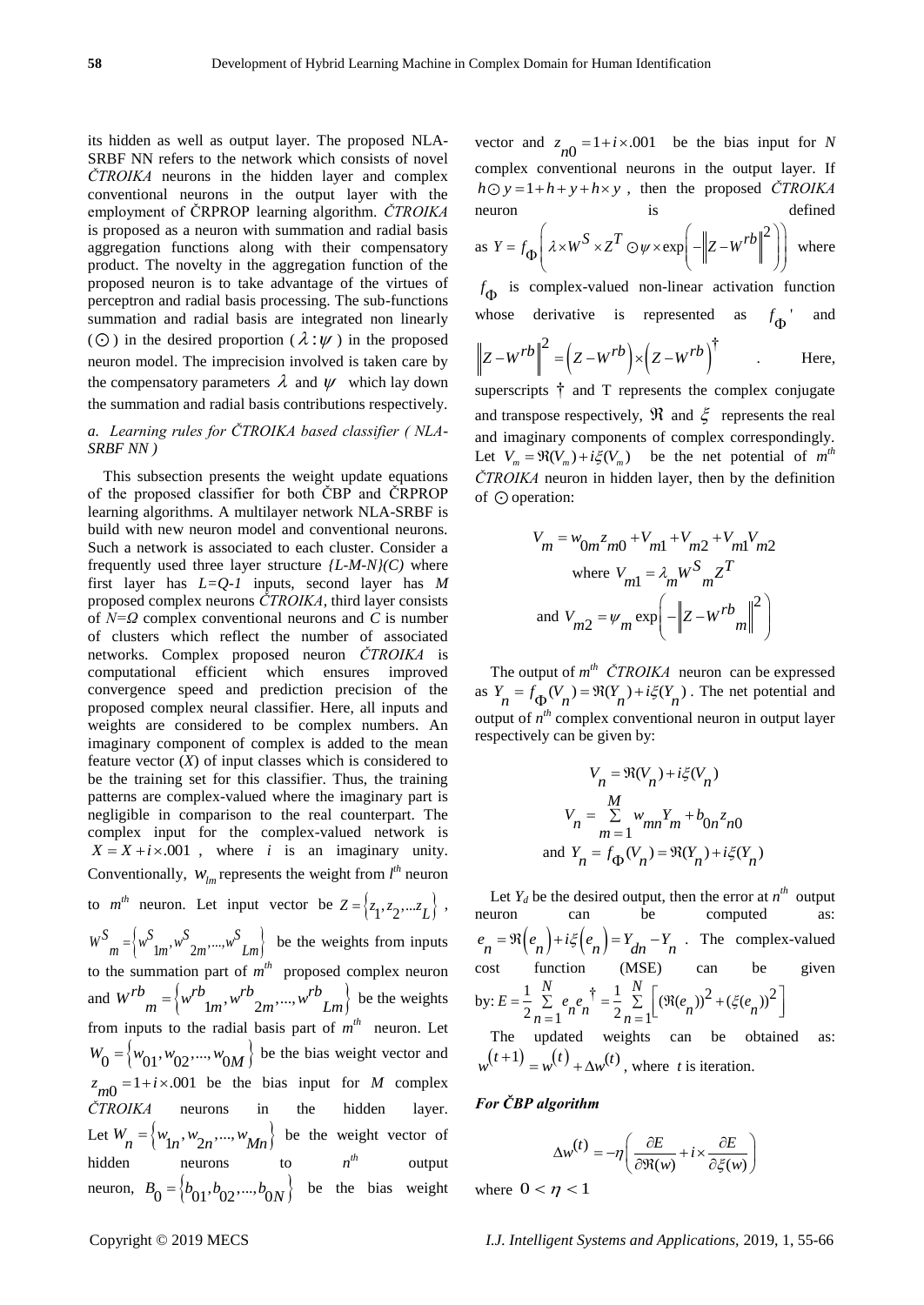# *For ČRPROP Algorithm*

Let the increase( $\mu^+$ ) and decrease( $\mu^-$ ) factors are defined as  $0 < \mu^{-} < \mu^{+} < 1.2$ , the step size is initialized as  $\Delta_0 = 0.1$ .

Let 
$$
\frac{\partial E(t-1)}{\partial \mathfrak{R}(w)} = \frac{\partial E(t-1)}{\partial \xi(w)} = 0 \quad \text{for} \quad t = 1,
$$
  

$$
\mathfrak{R}(\Delta_{\text{max}}) = \xi(\Delta_{\text{max}}) = \Delta_{\text{max}}
$$

 $\Re(\Delta_{\min}) = \xi(\Delta_{\min}) = \Delta_{\min}$  where  $\Delta_{\max}$  and  $\Delta_{\min}$ are maximum and minimum step size respectively.

There are 3 cases for weight update:

**case1:** if  
\n
$$
\left(\frac{\partial E(t-1)}{\partial \Re(w)} + i \times \frac{\partial E(t-1)}{\partial \xi(w)}\right) \times \left(\frac{\partial E(t)}{\partial \Re(w)} + i \times \frac{\partial E(t)}{\partial \xi(w)}\right) > 0 \text{ then}
$$
\n
$$
\Delta w^{(t)} = -sign\left(\frac{\partial E(t)}{\partial \Re(w)} + i \times \frac{\partial E(t)}{\partial \xi(w)}\right) \times \left(\Re(\Delta(t)) + i \times \xi(\Delta(t))\right) \text{ where}
$$
\n
$$
\Re(\Delta(t)) = min(\Re(\Delta(t-1)) \times \mu^+, \Re(\Delta_{\text{max}})) \text{ and}
$$
\n
$$
\xi(\Delta(t)) = min(\xi(\Delta(t-1)) \times \mu^+, \xi(\Delta_{\text{max}}))
$$

**case2:** if 
$$
\left(\frac{\partial E(t-1)}{\partial \Re(w)} + i \times \frac{\partial E(t-1)}{\partial \xi(w)}\right) \times \left(\frac{\partial E(t)}{\partial \Re(w)} + i \times \frac{\partial E(t)}{\partial \xi(w)}\right) < 0
$$
  
then

then  
\n
$$
\Delta w^{(t)} = -sign\left(\frac{\partial E(t)}{\partial \Re(w)} + i \times \frac{\partial E(t)}{\partial \xi(w)}\right) \times (\Re(\Delta(t)) + i \times \xi(\Delta(t))) \quad \text{where}
$$
\n
$$
\Re(\Delta(t)) = max(\Re(\Delta(t-1)) \times \mu^{-}, \Re(\Delta_{min}))
$$

and  $\xi(\Delta(t)) = \max(\xi(\Delta(t-1)) \times \mu^{-}, \xi(\Delta_{\min}))$ if  $(E(t) > E(t-1))$  then  $w^{(t+1)} = w^{(t)} - \Delta w^{(t-1)}$  and  $\frac{E(t)}{2} = 0$  $\frac{\partial E(t)}{\partial w} =$ 

$$
\partial{w}
$$

**case3:**  
\n
$$
\left(\frac{\partial E(t-1)}{\partial \Re(w)} + i \times \frac{\partial E(t-1)}{\partial \xi(w)}\right) \times \left(\frac{\partial E(t)}{\partial \Re(w)} + i \times \frac{\partial E(t)}{\partial \xi(w)}\right) = 0 \text{ then}
$$
\n
$$
\Delta w^{(t)} = -sign\left(\frac{\partial E(t)}{\partial \Re(w)} + i \times \frac{\partial E(t)}{\partial \xi(w)}\right) \times \left(\Re(\Delta(t)) + i \times \xi(\Delta(t))\right)
$$
\nwhere  $\Re(\Delta(t)) = \xi(\Delta(t)) = \Delta_0$ 

For the above learning algorithms viz. ČBP and ČRPROP, let  $\frac{\partial E(t)}{\partial x} + i \times \frac{\partial E(t)}{\partial x}$  $\frac{dE(t)}{dtR(w)} + i \times \frac{\partial E(t)}{\partial \xi(w)} = A$  $\frac{\partial E(t)}{\partial \Re(w)} + i \times \frac{\partial E(t)}{\partial \xi(w)} = A$ . The value of *A* for various learning parameters is as follows: For  $w = w_{mn}$ ,

$$
A = Y_m^{\dagger} \left( \Re \left( e_n \right) f_{\Phi}^{\dagger} (\Re(V_n)) + i \xi \left( e_n \right) f_{\Phi}^{\dagger} (\xi(V_n)) \right)
$$

For  $w = b_{0n}$ ,

$$
A = z_{n0} \uparrow \left( \mathfrak{R}\left(e_n\right) f_{\Phi} \left( \mathfrak{R}(V_n) \right) + i\xi \left( e_n \right) f_{\Phi} \left( \xi(V_n) \right) \right)
$$
  
For  $w = w^S_{lm}$ ,  $A = z_l^{\dagger} \lambda_m^{\dagger} \left( 1 + V_{m2}^{\dagger} \right) K_m$   
For  $w = w^{rb}_{lm}$ ,

$$
A = \begin{bmatrix} 2 \times \exp\left(-Z - W^{rb} \frac{2}{m}\right) \left(z_l - w^{rb} \frac{1}{l m}\right) \times \\ \exp\left[\Re\left(K_m\right) \left(\Re(\psi_m)\left(1 + \Re\left(V_{m1}\right)\right) - \xi\left(\psi_m\right) \xi(V_{m1})\right) \right] \\ + \xi \left(K_m\right) \left(\xi(\psi_m)\left(1 + \Re\left(V_{m1}\right)\right) + \Re\left(\psi_m\right) \xi(V_{m1})\right)\right] \end{bmatrix}
$$

For 
$$
w = \lambda_m
$$
,  $A = (W \frac{S}{mZ} T)^{\dagger} (1 + V_{m2}^{\dagger}) K_m$   
\nFor  $w = \psi_m$ ,  $A = \exp\left(-\left\|Z - W^{rb} \right\|^{2}\right) (1 + V_{m1}^{\dagger}) K_m$   
\nFor  $w = w_{0m}$ ,  $A = Z_{m0}^{\dagger} K_m$   
\nwhere

$$
\Re\left(K_{m}\right) = f_{\Phi}\left(\Re\left(V_{m}\right)\right) \times \sum_{n=1}^{N} \left\{\Re\left(e_{n}\right) f_{\Phi}\left(\Re\left(V_{n}\right)\right) \Re\left(w_{mn}\right)\right\} \n+ \xi\left(e_{n}\right) f_{\Phi}\left(\xi\left(V_{n}\right)\right) \xi\left(w_{mn}\right)
$$

and

$$
\xi\Big(K_m\Big)=f_{\Phi}\Big(\xi\Big(V_m\Big)\Big)\times\sum_{n=1}^N\begin{bmatrix}\xi\Big(e_n\Big)f_{\Phi}\Big(\xi\Big(V_n\Big)\Big)\Re\Big(w_{mn}\Big)\\-\Re\Big(e_n\Big)f_{\Phi}\Big(\Re\Big(V_n\Big)\Big)\xi\Big(w_{mn}\Big)\end{bmatrix}
$$

Weights update take place recursively till the network is trained according to desired output and the optimized cost is conquered. This trained NN is further used to classify the test patterns.

## *b. Recognition/Classification*

Trained networks classify the test patterns by using the function *Max of Max* of the outputs of each associated neural NN. For every input test pattern, we have obtained the  $C \times \Omega$  output matrix. Let  $O_k(NN_i)$  be the maximum output of  $i<sup>th</sup>$  associated network for  $k<sup>th</sup>$  test image and α be the column index corresponding to  $O_k(NN_i)$ . Cluster C is acquired corresponding to  $Max_{i=1}^{C} (O_k(NN_i))$ . The resulting class *R* of a test pattern can be identified from cluster allocation matrix by using the obtained values of *C* and α . For every input pattern, the truthfulness of *C* and  $\alpha$ . For every input pattern, the truth diffuse of  $\left[ \mod(k, Q) \right]$  condition confirms the acceptance of  $k^{th}$  test pattern, where Q is the number of classes to be tested.

J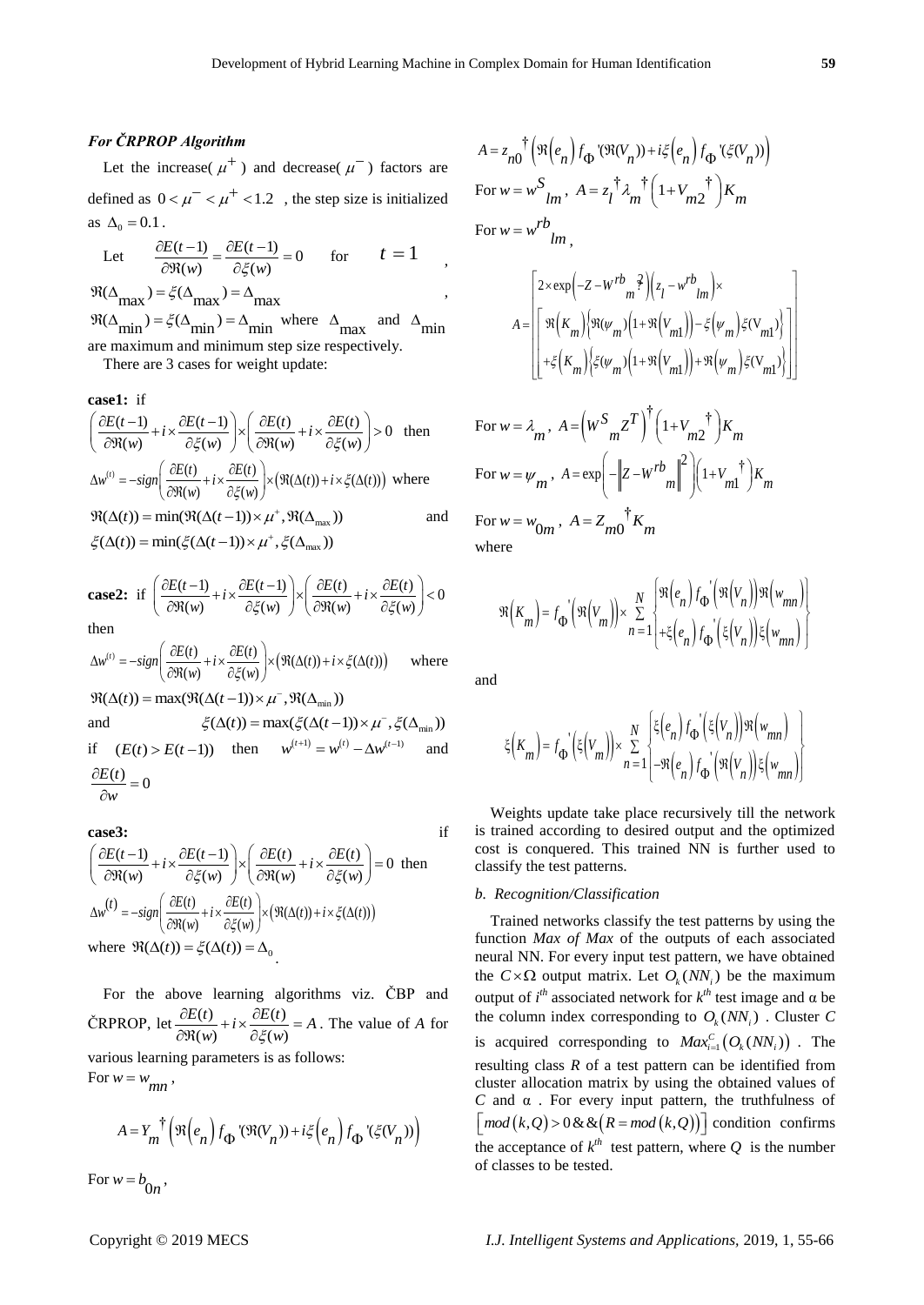*Algorithm for supervised classification* 

| 1. Train the network for $X = X + i \times 0.001$ inputs, for which  |
|----------------------------------------------------------------------|
| input-output mapping is known in the form of $\zeta$ , according to  |
| the learning rules presented in section $III(C(a))$ .                |
| 2. Test set is fetched from $D = D + i \times 0.001$ , which is then |
| classified by the trained network as explained in section            |
| $III(C(b))$ .                                                        |

#### IV. EVALUATION OF NEW LEARNING MACHINE

In order to assess the potency and efficacy of the proposed hybrid learning machine, the performance evaluation has been carried out on three benchmark face datasets viz. extended Cohn-Kanade dataset [25], FERET face dataset [26] and AR face dataset [27]. Standard biometric measures, prediction accuracy, FAR( False acceptance rate) and FRR (False rejection rate), number of learning cycles (with the assumption that time taken by one learning cycle is unity) are considered for performance estimation. The cross-validation is performed on the considered datasets and the results are averaged over. For testing of a class, an input image of same class is considered as a positive case whereas images of other classes are considered as negative case. The performance of the proposed machine is accounted for the following eight combinations of hidden neuron and learning procedure: (i) ŘMLP with ŘBP (ii) ŘTROIKA with ŘBP (iii) ŘMLP with ŘRPROP (iv) ŘTROIKA with ŘRPROP (v) ČMLP with ČBP (vi) *ČTROIKA* with ČBP (vii) ČMLP with ČRPROP (viii) *ČTROIKA* with ČRPROP. It is worth mentioning here that output neurons in all the classifiers are complex conventional neurons. The computational supremacy and generalization skill for all the above mentioned classifiers have been compared in terms of number of learning cycles, training and testing errors, recognition rates, FAR, FRR and network topology with respect to number of hidden neurons.

#### *A. Performance with Extended Cohn-Kanade Dataset*

The extended version of Cohn-Kanade (CK+) dataset is used to evaluate the performance of the proposed learning machine where we considered 1230 face images of 123 subjects. All images are of same size with bright homogenous background along with wide variations in expression and emotion. Few example images are shown in Fig.1. Here, 4 images per subject are considered for training and 6 images per subject are used for testing. Thus, 492 images constitutes the training set and 738 images make up the test set.



Fig.1. Example images from CK+ face dataset

The learning graphs of considered dataset with different hidden neuron and learning algorithm are shown in Fig.2. It is clearly visible from the plots that *ČTROIKA* with ČRPROP gives the fastest convergence among all classifiers. The local minima crisis in real domain can also be observed from the corresponding graphs in Fig.2 whereas with complex-valued neural network this problem get trounced. The simulation results for this database with different classifiers are presented in Table1 which reflects the best plausible results obtained for various classifiers. From extensive simulations on this dataset following inferences can be made:

- Proposed neuron *ČTROIKA* with ČRPROP gives the best results in terms of convergence, number of learning cycles, recognition rate, FAR, FRR, training and testing errors.
- *ČTROIKA* with ČRPROP outperforms ČMLP with ČRPROP significantly in terms of network topology and the similar outcome is well-founded for real domain as well.
- *ČTROIKA* with ČBP perform considerably well than ČMLP with ČBP in terms of network topology and learning cycles and the identical upshot is applicable for real domain.



Fig.2. Learning Graphs in CK+ face dataset with different hidden neuron and learning algorithm



Fig.3. Recognition rate vs number of hidden neurons for different hidden neuron and learning algorithm in CK+ face dataset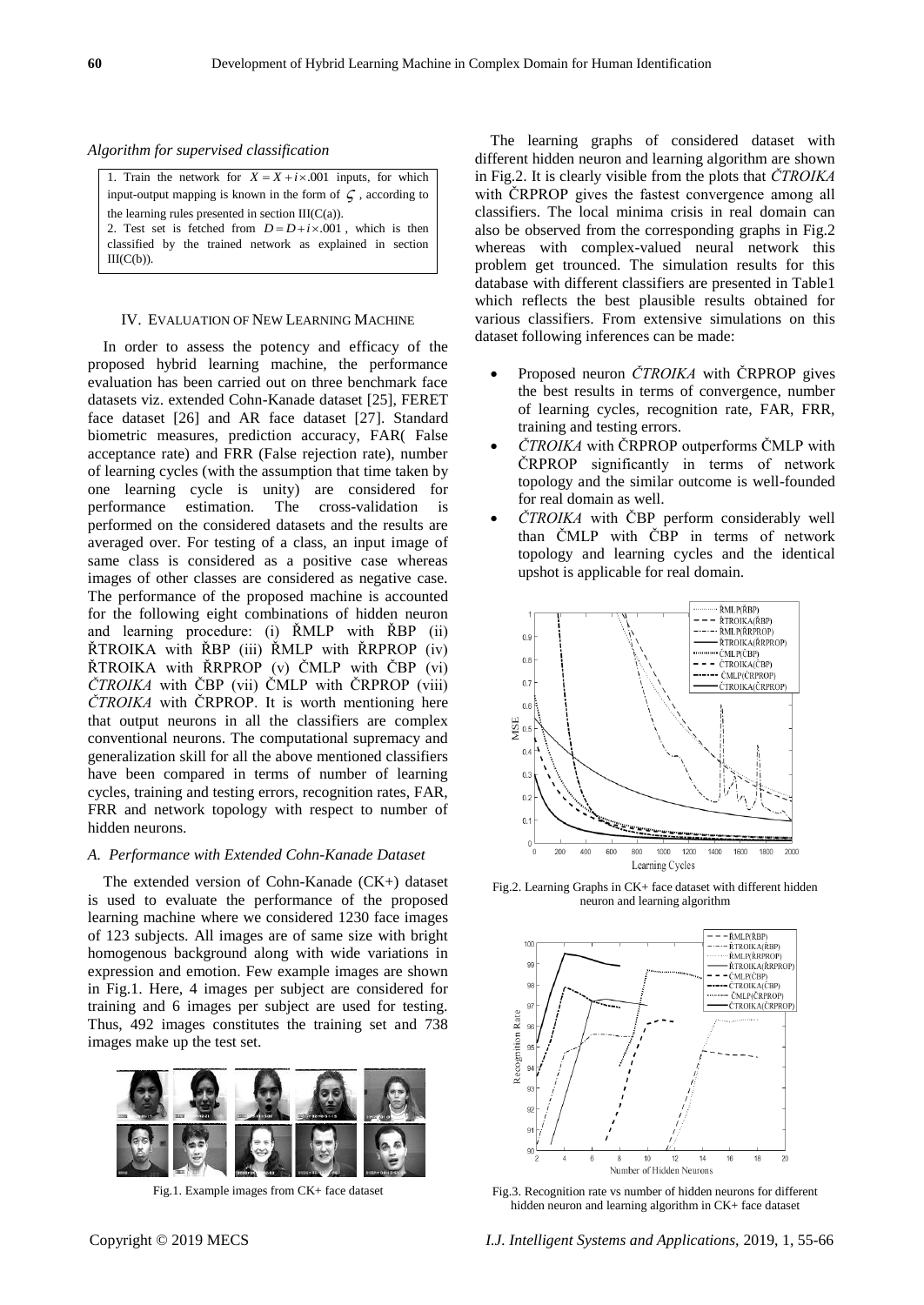

Fig.4. Recognition rate vs number of clusters for different hidden neuron and learning algorithm in CK+ face dataset



Fig.5. Recognition rate vs maximum cluster members for different hidden neuron and learning algorithm in CK+ face dataset

From Table1 it is evidenced that *ČTROIKA* is superior than ČMLP and ŘTROIKA is an improvement over ŘMLP. It is also evidenced that RPROP gives enhanced

performance over BP both in real and complex domain. Complex domain results are superior than that of real domain both for RPROP and BP. In order to observe the effect of number of hidden neurons on the recognition accuracy for different classifiers, the comparative performance is given in Fig.3. The curves shows the similar nature for all the considered classifiers but with different number of hidden neurons. Fig.3 shows the plots for different classifiers where it is observed that accuracy increases with increase in number of hidden neurons but up to a certain number beyond which there is no further improvement in the recognition rate. Least number of hidden neurons are required for the proposed neuron *ČTROIKA* with ČRPROP learning based classifier which results in reduced computations and compact network topology. It is observed that for the same learning algorithm, *ČTROIKA* based classifier perform well with lesser number of hidden neurons while ČMLP based classifier requires adequately larger number of hidden neurons to achieve the nearly same accuracy. The above statement is factual for real domain also. The variation effect of number of clusters on the recognition rate is depicted in Fig.4 which again demonstrate the outperformance of *ČTROIKA* with ČRPROP over other classifiers. The behaviour of the curve for different neuron and learning algorithm imitates that recognition precision increases with increase in number of clusters up to some extent however no enhancement in accuracy is observed afterwards. Fig.5 presents the accuracy variations captured for maximum cluster members where it is observed that performance is almost directly proportional to the maximum cluster members up to some degree but no improvement is recorded later. The proposed classifier with *ČTROIKA* and ČRPROP again gives the best performance with respect to other combinations of neuron and learning algorithm.

Table 1. Comparisons of training and testing performance for CK+ Dataset with different hidden neuron and learning algorithm

| Hidden<br>Neuron   | ŘMLP            |               | ŘTROIKA      |              | ČMLP            |                 | ČTROIKA        |              |
|--------------------|-----------------|---------------|--------------|--------------|-----------------|-----------------|----------------|--------------|
| Algorithm          | ŘBP             | ŘRPROP        | ŘBP          | ŘRPROP       | ČBP             | ČRPROP          | ČBP            | ČRPROP       |
| <b>Network</b>     | $122 - 15 - 11$ | ${122-15-10}$ | ${122-6-11}$ | ${122-6-10}$ | $122 - 10 - 11$ | $122 - 10 - 10$ | $122 - 4 - 10$ | ${122-4-10}$ |
|                    | (12)            | (12)          | (10)         | (10)         | (10)            | (10)            | (10)           | (10)         |
| <b>MSE</b>         | .087762         | .03335        | .01368       | .00566       | .00862          | .00099          | .00186         | .00062       |
| Learning<br>cycles | 23000           | 9000          | 14000        | 6000         | 8000            | 3500            | 5500           | 2000         |
| <b>FAR</b>         | 0.058           | 0.050         | 0.047        | 0.040        | 0.047           | 0.036           | 0.026          | 0.021        |
| <b>FRR</b>         | 0.22            | 0.19          | 0.21         | 0.17         | 0.19            | 0.17            | 0.18           | 0.16         |
| Accuracy           | 94.9%           | 96.5%         | 95.6%        | 97.2%        | 96.1%           | 98.7%           | 97.9%          | 99.6%        |

#### *B. Performance with FERET Face Dataset*

FERET is one of the largest publicly available database which contains face images of 1208 subjects. We consider a subset of 120 subjects with 1200 images to evaluate the performance of the proposed learning machine. 480 images are considered for training and 720 images are engaged in testing. Images in the database possesses pose variations. As an example some random images are shown in Fig.6. The proposed learning machine copes well with the pose variation problem and gives accuracy of 99.98 % in the presence of pose variations. Fig.7 presents the plots of learning for this dataset with different combination of hidden neuron and learning algorithm.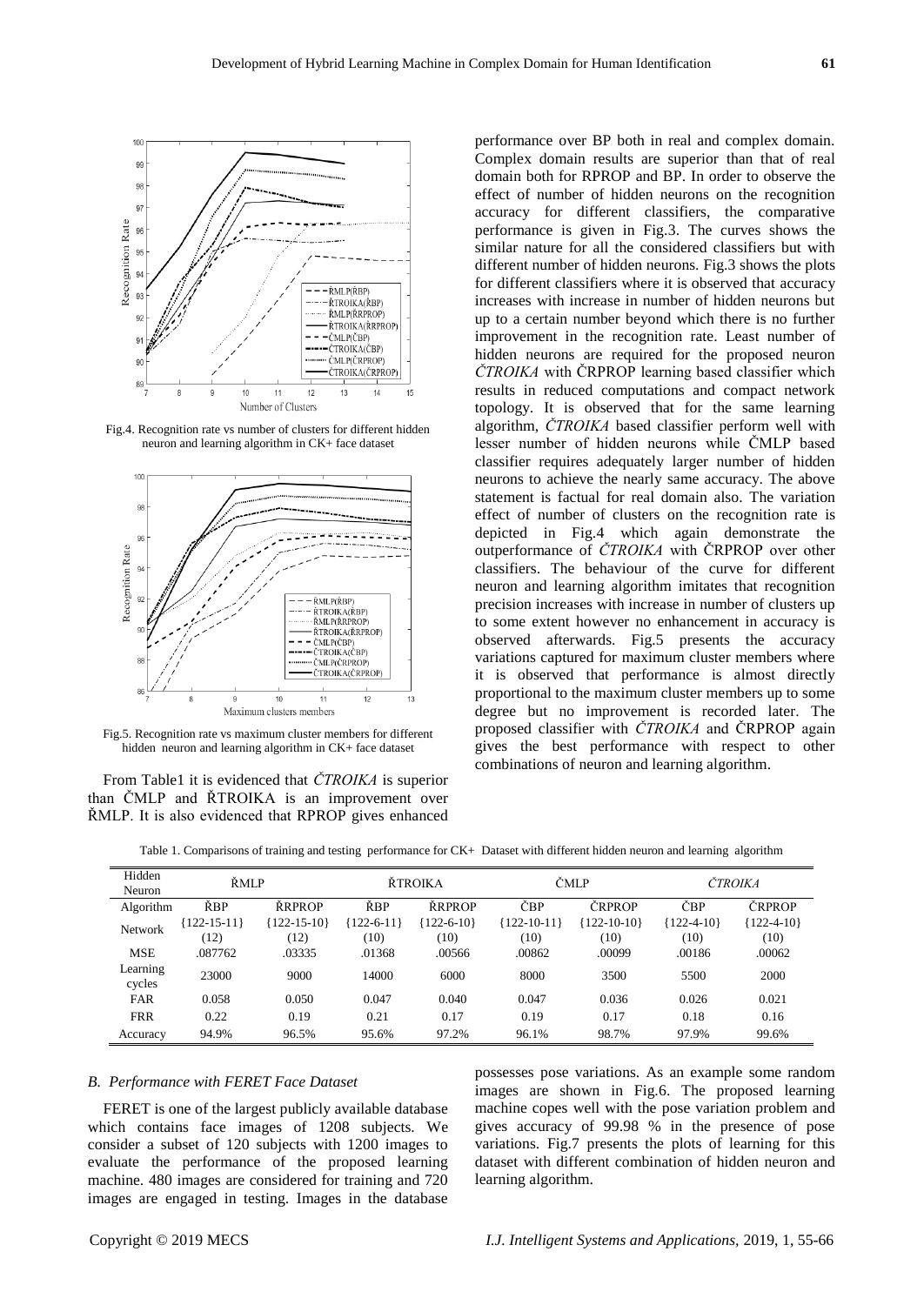

Fig.6. Example images from FERET face dataset

Among different combinations, the superiority of *ČTROIKA* with ČRPROP again demonstrated in this experiment as this classifier optimize the error faster than all other considered networks. The best obtained test results for FERET dataset with different classifiers are revealed in Table 2.



Fig.7. Learning Graphs in FERET face dataset with different hidden neuron and learning algorithm



| Hidden<br>Neuron   | ŘMLP                  |                       | ŘTROIKA              |                      | ČMLP                  |                       | ČTROJKA              |                      |
|--------------------|-----------------------|-----------------------|----------------------|----------------------|-----------------------|-----------------------|----------------------|----------------------|
| Algorithm          | ŘBP                   | ŘRPROP                | ŘBP                  | ŘRPROP               | ČBP                   | ČRPROP                | ČBP                  | ČRPROP               |
| <b>Network</b>     | ${119-14-18}$<br>(12) | ${119-14-18}$<br>(12) | ${119-5-15}$<br>(12) | ${119-5-15}$<br>(12) | ${119-10-16}$<br>(12) | ${119-10-16}$<br>(12) | ${119-3-14}$<br>(12) | ${119-3-14}$<br>(12) |
| <b>MSE</b>         | .07853                | .04102                | .01525               | .00598               | .00792                | .00101                | .00169               | .00058               |
| Learning<br>cycles | 20000                 | 8500                  | 12000                | 6000                 | 7500                  | 4500                  | 5000                 | 1800                 |
| <b>FAR</b>         | 0.47                  | 0.33                  | 0.31                 | 0.19                 | 0.27                  | 0.25                  | 0.26                 | 0.18                 |
| <b>FRR</b>         | 0.32                  | 0.29                  | 0.23                 | 0.27                 | 0.29                  | 0.27                  | 0.25                 | 0.20                 |
| Accuracy           | 94.4%                 | 95.3%                 | 95.92%               | 97.9%                | 96.7%                 | 99.2%                 | 97.5%                | 99.98%               |







Fig.9. Recognition rate vs number of clusters for different hidden neuron and learning algorithm in FERET face dataset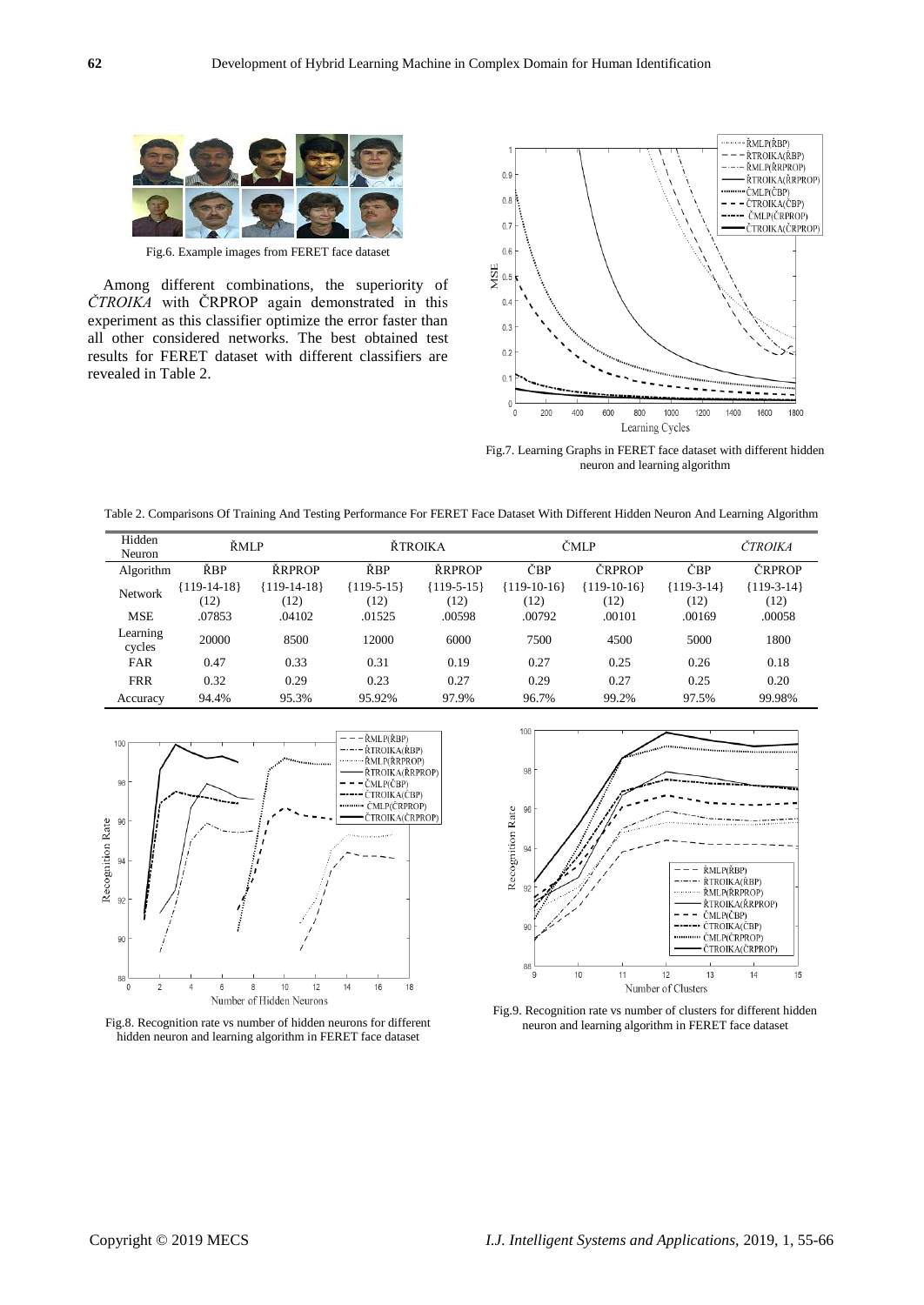Different performance measures evidently exhibit that the projected hybrid learning machine in complex domain offers enhanced performance in all respects. Classifiers based on *ČTROIKA* and ŘTROIKA neuron gives effectively improved prediction accuracy with compact network topology in much less number of training cycles as compared to ČMLP and ŘMLP respectively.



Fig.10. Recognition rate vs maximum cluster members for different hidden neuron and learning algorithm in FERET face dataset

The recognition accuracy with respect to number of hidden neurons for different classifiers are given in Fig.8. For every permutation, the maximum rate occurs at different number of hidden neurons and beyond that value the rate becomes nearly constant with no performance enhancement. The proposed classifier achieves best accuracy among all with sufficiently fewer number of hidden neurons than others which again demonstrate the effectiveness of *ČTROIKA* based network with ČRPROP training algorithm. It can be observed from Fig.8 that *ČTROIKA* and ŘTROIKA based classifiers gives enhanced performance with much less number of hidden neurons as compared to ČMLP and ŘMLP respectively for the same training procedure. Fig.9 presents the impact of number of clusters on the recognition accuracy where it can be examined that rate goes on increasing with number of clusters up to some level but degrades later. In this dataset, with the same number of clusters, *ČTROIKA* with ČRPROP gives the best performance among other classifiers. Fig.10 shows the accuracy precision with regard to maximum cluster members for dissimilar neuron and learning algorithm. The behavior of the curves disclose that up to some extent the value of maximum number of classes allowed in a cluster enhances the performance, but degrades subsequently. *ČTROIKA* and ŘTROIKA based classifier performs better than their MLP counterparts respectively.

## *C. Performance with AR Face Dataset*

This dataset consists of face images of 126 individuals with more than 4000 color images. The images are acquired in two sessions separated by two weeks. In this face dataset, images are with major distinctions including illumination conditions, expressions and facial concealment. A subset of 1400 images of 100 individuals with different facial expressions and illumination is considered for measuring the performance of the proposed learning machine. 700 images from session 1 are used to train the system while 700 images from session 2 are used for testing. Fig.11 shows the example images having variations in expressions and illumination.



Fig.11. Example images from AR face dataset



Fig.12. Learning Graphs in AR face dataset with different hidden neuron and learning algorithm



Fig.13. Recognition rate vs number of hidden neurons for different hidden neuron and learning algorithm in AR face dataset

Fig.12 illustrates the comparative performance on the basis of learning graphs for AR dataset with different permutations of hidden neuron and learning procedure. The dominance of the proposed combination of *ČTROIKA* with ČRPROP once again evidenced on the basis of fastest convergence among all. The best performance results of all considered variations of classifiers for this dataset are presented in Table 3. The supremacy of the proposed *ČTROIKA* neuron again exposed as the corresponding classifier realized the better

Copyright © 2019 MECS *I.J. Intelligent Systems and Applications,* 2019, 1, 55-66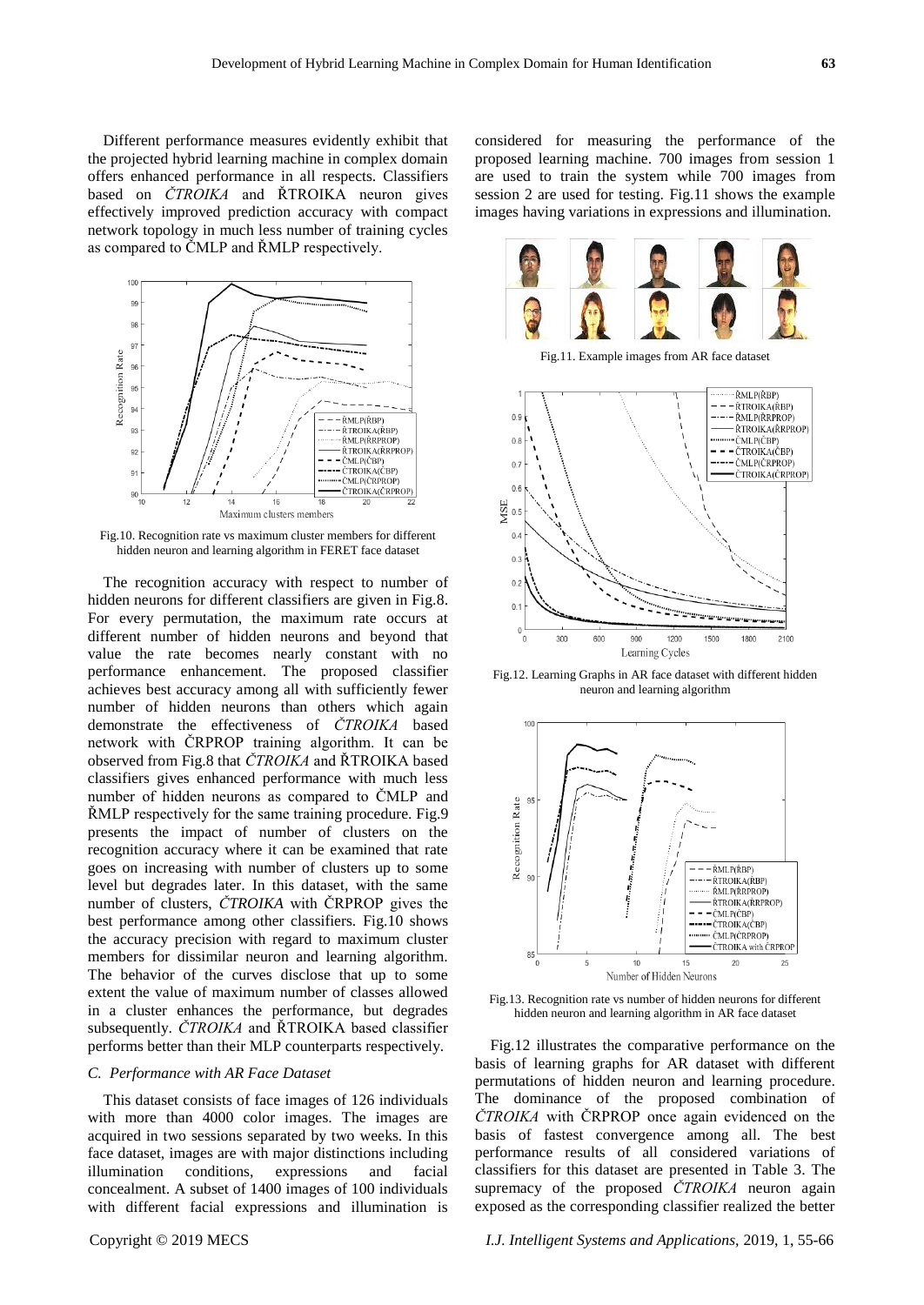accuracy with smaller network topology in adequately less learning cycles as compared to ČMLP for the common learning algorithm.



Fig.14. Recognition rate vs number of clusters for different hidden neuron and learning algorithm in AR face dataset



Fig.15.Recognition rate vs maximum cluster members for different hidden neuron and learning algorithm in AR face dataset

All together, the aforesaid assertion is over and above applicable to real domain. The noteworthy feature of Table 3 is that the proposed classifier requires least training cycles with superior recognition rate. The value of FAR is observed quite low in *ČTROIKA* based classifier which makes the system more effective specifically in real life situations. The analysis of different classifiers as a function of number of hidden neurons is presented in Fig.13. It is obtained from the respective curves of different classifiers that *ČTROIKA* with ČRPROP is the best performing classifier which outperforms over all other methods. *ČTROIKA* and ŘTROIKA based classifier performs significantly better when we consider lesser number of hidden neurons than ČMLP and ŘMLP based classifier respectively. The accuracy goes on increasing with number of hidden neurons but up to some extent, moreover it starts degrading later with further increase in number of hidden neurons. The performance comparisons with different hidden neuron and learning algorithm are presented in Fig.14 in order to monitor the recognition rate with respect to number of clusters. It is again observed that recognition rate with the proposed combination *ČTROIKA* with ČRPROP is better than any other considered classifier. With the increase in clusters, performance raises initially although it becomes nearly constant with no further improvement with more increase in clusters after some extent. One can examine the effect of variation in maximum cluster members on the accuracy precision of the proposed algorithm from Fig.15. The curves follow more or less similar manner for all the classifiers. *ČTROIKA* with ČRPROP gained best accuracy among all which again illustrate the supremacy of the proposed classifier. Up to some extent recognition rate increases but no enhancement is noticed later with further increase in number.

Table 3. Comparisons of training and testing performance for AR Face Dataset with different hidden neuron and learning algorithm

| Hidden<br>Neuron   | ŘMLP                 |                      | ŘTROIKA             |                     | ČMLP                 |                      | ČTROIKA             |                     |
|--------------------|----------------------|----------------------|---------------------|---------------------|----------------------|----------------------|---------------------|---------------------|
| Algorithm          | ŘBP                  | <b>RRPROP</b>        | ŘBP                 | ŘRPROP              | ČBP                  | <b>CRPROP</b>        | ČBP                 | ČRPROP              |
| Network            | ${99-14-20}$<br>(12) | ${99-14-20}$<br>(12) | ${99-5-14}$<br>(11) | ${99-5-14}$<br>(11) | ${99-12-16}$<br>(10) | ${99-12-16}$<br>(10) | ${99-4-12}$<br>(10) | ${99-4-12}$<br>(10) |
| <b>MSE</b>         | .09335               | .03996               | .01689              | .00642              | .00935               | .000114              | .00278              | .00077              |
| Learning<br>cycles | 24000                | 10000                | 15000               | 7000                | 8000                 | 5500                 | 6500                | 2100                |
| <b>FAR</b>         | 0.48                 | 0.38                 | 0.33                | 0.30                | 0.29                 | 0.22                 | 0.23                | 0.21                |
| <b>FRR</b>         | 0.66                 | 0.42                 | 0.46                | 0.41                | 0.38                 | 0.27                 | 0.26                | 0.25                |
| Accuracy           | 93.7%                | 94.8%                | 95.5%               | 96.0%               | 96.2%                | 97.9%                | 97.1%               | 98.6%               |

## V. CONCLUSION

In this paper, a hybrid learning machine is presented which is a novel synergism of statistical techniques (eigenface with fisherface method), genetic fuzzy distribution and complex neural classifier. The classifier is build with proposed hidden neurons *ČTROIKA* and output MLP neurons along with ČRPROP learning algorithm. A detailed comparative analysis has been carried out with ČMLP based classifiers as well as with real domain classifiers. The remarkable achievement of the proposed recognizer is its better recognition accuracy with speedy convergence and compact topology with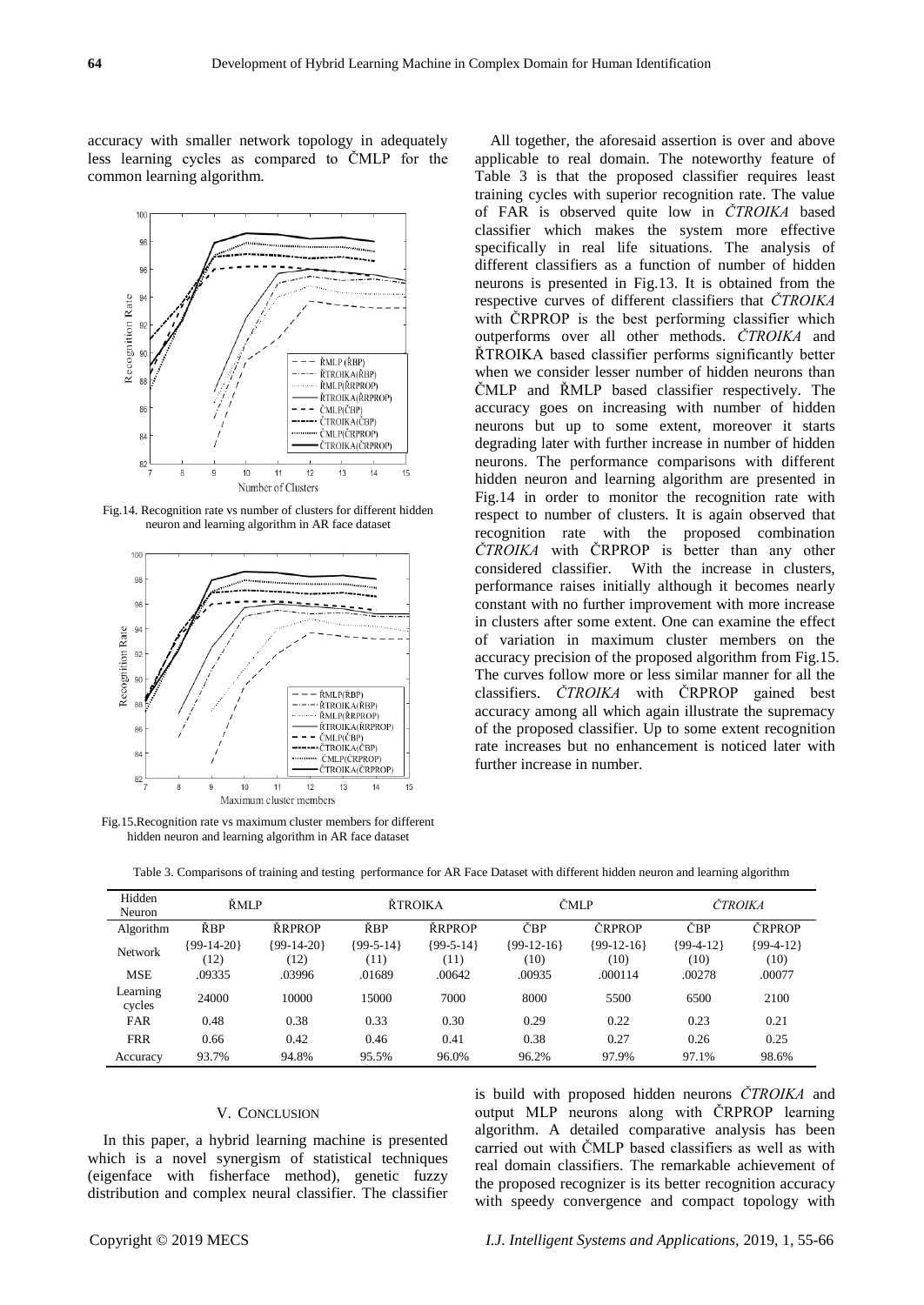respect to hidden neurons. The proposed hybrid learning machine is robust for unauthorized cases but also stringent for authorized cases which has been demonstrated by performance evaluation at very low FAR and FRR presented in this paper. Eight variations of classifiers are compared on three benchmark face datasets. It has been examined from the results that the relative performance of classifiers never changes. As we shifted from real domain to complex domain, the performance is significantly improved with the proposed classifier although the computations increases with complex numbers. *ČTROIKA* and ŘTROIKA always perform better in all respects than ČMLP and ŘMLP respectively with the same learning algorithm. CRPROP always perform better than ČBP in terms of convergence, learning cycles and recognition rate which hold for real domain simultaneously.

From extensive experiments and analysis it has been established that our learning machine is robust enough to recognize the human identity even with images possesses wide variations in poses, facial expressions and illumination conditions. Thus, it can perform efficiently in real environment. Finally, we wind up with the conclusion that the proposed learning machine is wellorganized recognition system where the novel neuron *ČTROIKA* with ČRPROP learning algorithm based classifier offers best recognition accuracy with speedy convergence and compact topology among other considered classifiers.

#### **REFERENCES**

- [1] Vijayakumari V. Face recognition techniques: A survey. World journal of computer application and technology, 2013, 1(2):41-50.
- [2] Islam MN, Loo CK. Geometric feature-based facial emotion recognition using two-stage fuzzy reasoning model. In International Conference on Neural Information Processing, 2014, pp. 344-351, Springer, Cham.
- [3] Li B, Meng MQ. Tumor recognition in wireless capsule endoscopy images using textural features and SVM-based feature selection. IEEE Transactions on Information Technology in Biomedicine, 2012, 16(3):323-329.
- [4] Shi B, Bai X, Yao C. An end-to-end trainable neural network for image-based sequence recognition and its application to scene text recognition. IEEE transactions on pattern analysis and machine intelligence, 2017, 39(11):2298-2304.
- [5] Li CK. A sigma-pi-sigma neural network (SPSNN). Neural Processing Letters, 2003, 17(1):1-9.
- [6] Epitropakis MG, Plagianakos VP, Vrahatis MN. Hardware-friendly higher-order neural network training using distributed evolutionary algorithms. Applied Soft Computing, 2010, 10(2):398-408.
- [7] HOMMA N, GUPTA MM. A General Second-order Neural Unit. Bulletin of College of Medical Sciences, Tohoku University, 2002, 11(1):1-6.
- [8] Chaturvedi DK, Mohan M, Singh RK, Kalra PK. Improved generalized neuron model for short-term load forecasting. Soft Computing, 2004, 8(5):370-379.
- [9] Tripathi BK, Chandra B, Kalra PK. The generalized product neuron model in complex domain. In International Conference on Neural Information Processing, 2008, pp. 867-876, Springer, Berlin, Heidelberg.
- [10] Zhang M, Xu S, Fulcher J. Neuron-adaptive higher order neural-network models for automated financial data modeling. IEEE Transactions on Neural Networks, 2002, 13(1):188-204.
- [11] Tripathi BK, Kalra PK. On efficient learning machine with root-power mean neuron in complex domain. IEEE transactions on neural networks, 2011, 22(5):727-738.
- [12] Kumar S, Tripathi BK. Root-Power Mean Aggregation-Based Neuron in Quaternionic Domain. IETE Journal of Research, 2018, pp.1-19.
- [13] Zeiler MD. ADADELTA: an adaptive learning rate method. arXiv preprint arXiv:1212.5701. 2012 .
- [14] Chen X, Tang Z, Li S. An Modified Error Function for the Complex-value Backpropagation. Neural Information Processing-Letters and Reviews, 2005 , 8(1).
- [15] Luo X, Patton AD, Singh C. Real power transfer capability calculations using multi-layer feed-forward neural networks. IEEE Transactions on Power Systems, 2000, 15(2):903-908.
- [16] Aizenberg I, Paliy DV, Zurada JM, Astola JT. Blur identification by multilayer neural network based on multivalued neurons. IEEE Transactions on Neural Networks, 2008, 19(5):883-898.
- [17] Hirose A. Complex-valued neural networks. Springer Science & Business Media, 2012.
- [18] Riedmiller M, Braun H. A direct adaptive method for faster backpropagation learning: The RPROP algorithm. In IEEE International Conference on Neural Networks, 1993, pp. 586-591.
- [19] Wang Z, Jiang M, Hu Y, Li H. An incremental learning method based on probabilistic neural networks and adjustable fuzzy clustering for human activity recognition by using wearable sensors. IEEE Transactions on Information Technology in Biomedicine, 2012, 16(4):691- 699.
- [20] Oh SK, Yoo SH, Pedrycz W. Design of face recognition algorithm using PCA-LDA combined for hybrid data preprocessing and polynomial-based RBF neural networks: Design and its application. Expert Systems with Applications, 2013, 40(5):1451-1466.
- [21] Liu C, Wechsler H. Gabor feature based classification using the enhanced fisher linear discriminant model for face recognition. IEEE Transactions on Image processing, 2002, 11(4):467-476.
- [22] Er MJ, Wu S, Lu J, Toh HL. Face recognition with radial basis function (RBF) neural networks. IEEE transactions on neural networks, 2002, 13(3):697-710.
- [23] Khan SS, Quadri SM, Peer MA. Genetic Algorithm for Biomarker Search Problem and Class Prediction. International Journal of Intelligent Systems and Applications, 2016, 8(9):47.
- [24] Sheng W, Howells G, Fairhurst M, Deravi F. Templatefree biometric-key generation by means of fuzzy genetic clustering. IEEE Transactions on Information Forensics and Security, 2008, 3(2):183-191.
- [25] Lucey P, Cohn JF, Kanade T, Saragih J, Ambadar Z, Matthews I. The extended cohn-kanade dataset (ck+): A complete dataset for action unit and emotion-specified expression. In IEEE Computer Society Conference on Computer Vision and Pattern Recognition Workshops (CVPRW), 2010, pp. 94-101.
- [26] Feret face database. https://www.nist.gov/itl/iad/imagegroup/color-feret-database.
- [27] Martinez AM. The AR face database. CVC Technical Report24. 1998.